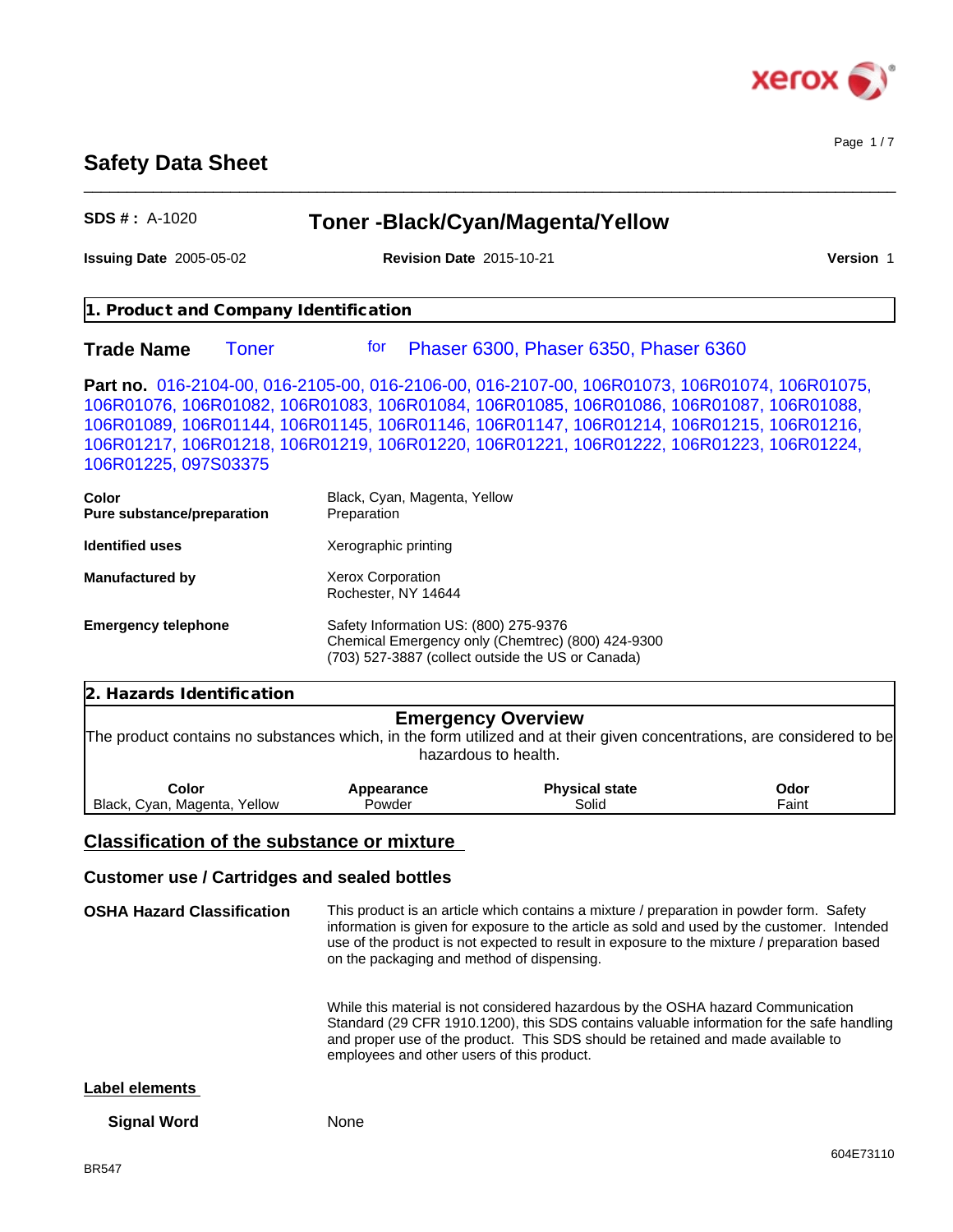

# **Toner -Black/Cyan/Magenta/Yellow** Page 2/7

 $\_$  ,  $\_$  ,  $\_$  ,  $\_$  ,  $\_$  ,  $\_$  ,  $\_$  ,  $\_$  ,  $\_$  ,  $\_$  ,  $\_$  ,  $\_$  ,  $\_$  ,  $\_$  ,  $\_$  ,  $\_$  ,  $\_$  ,  $\_$  ,  $\_$  ,  $\_$  ,  $\_$  ,  $\_$  ,  $\_$  ,  $\_$  ,  $\_$  ,  $\_$  ,  $\_$  ,  $\_$  ,  $\_$  ,  $\_$  ,  $\_$  ,  $\_$  ,  $\_$  ,  $\_$  ,  $\_$  ,  $\_$  ,  $\_$  ,

| <b>Hazard Statements</b>            | None required                                                                                                                                                                |
|-------------------------------------|------------------------------------------------------------------------------------------------------------------------------------------------------------------------------|
| <b>Precautionary Statements</b>     | None required                                                                                                                                                                |
| <b>Potential Health Effects</b>     |                                                                                                                                                                              |
| <b>Principle Routes of Exposure</b> | Inhalation                                                                                                                                                                   |
| <b>Acute toxicity</b>               |                                                                                                                                                                              |
| Eyes                                | No known effect                                                                                                                                                              |
| <b>Skin</b>                         | No known effect                                                                                                                                                              |
| <b>Inhalation</b>                   | No known effect                                                                                                                                                              |
| Ingestion                           | No known effect                                                                                                                                                              |
| <b>Chronic effects</b>              |                                                                                                                                                                              |
| <b>Main symptoms</b>                | Overexposure may cause:                                                                                                                                                      |
|                                     | mild respiratory irritation similar to nuisance dust.                                                                                                                        |
| Aggravated medical conditions       | None under normal use conditions                                                                                                                                             |
| <b>Environmental hazard</b>         | The environmental impact of this product has not been fully investigated. However, this<br>preparation is not expected to present significant adverse environmental effects. |

### **3. Composition/Information on Ingredients**

**Product Description** This formulation represents multiple colors and the component list includes multiple pigments/dyes. The actual formulation for each color will differ only in the pigment/dye used.

| <b>Chemical Name</b> | <b>CAS-No</b> | Weight % |
|----------------------|---------------|----------|
| Polyester resin      | 117581-13-2   | 80-90    |
| Yellow pigment       | 4531-49-1     | $0 - 10$ |
| Carbon Black         | 1333-86-4     | $0 - 10$ |
| Cyan Pigment         | 147-14-8      | $0 - 10$ |
| Magenta Pigment      | 980-26-7      | $0 - 10$ |
| Paraffin wax         | 8002-74-2     | $3 - 5$  |
| Amorphous silica     | 7631-86-9     |          |
| Titanium dioxide     | 13463-67-7    |          |

#### **4. First Aid Measures**

| <b>General advice</b>             | For external use only. When symptoms persist or in all cases of doubt seek medical advice.<br>Show this material safety data sheet to the doctor in attendance. |  |
|-----------------------------------|-----------------------------------------------------------------------------------------------------------------------------------------------------------------|--|
| Eye contact                       | Immediately flush with plenty of water. After initial flushing, remove any contact lenses and<br>continue flushing for at least 15 minutes                      |  |
| <b>Skin contact</b>               | Wash skin with soap and water                                                                                                                                   |  |
| <b>Inhalation</b>                 | Move to fresh air                                                                                                                                               |  |
| Ingestion                         | Rinse mouth with water and afterwards drink plenty of water or milk                                                                                             |  |
| Notes to physician                | Treat symptomatically                                                                                                                                           |  |
| <b>Protection of first-aiders</b> | No special protective equipment required                                                                                                                        |  |
| 5. Fire-Fighting Measures         |                                                                                                                                                                 |  |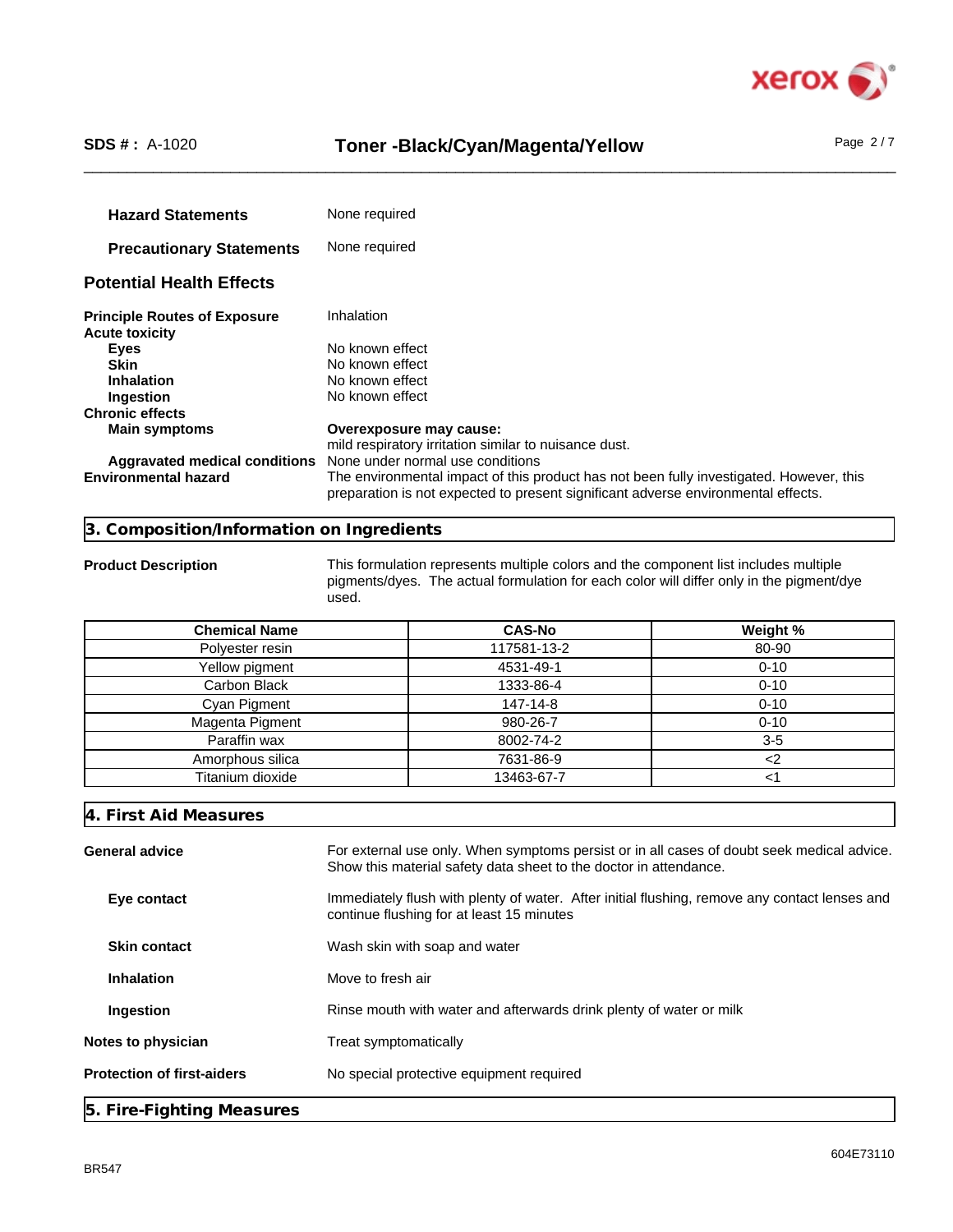

# **SDS # :** A-1020 **Toner -Black/Cyan/Magenta/Yellow**

 $\_$  ,  $\_$  ,  $\_$  ,  $\_$  ,  $\_$  ,  $\_$  ,  $\_$  ,  $\_$  ,  $\_$  ,  $\_$  ,  $\_$  ,  $\_$  ,  $\_$  ,  $\_$  ,  $\_$  ,  $\_$  ,  $\_$  ,  $\_$  ,  $\_$  ,  $\_$  ,  $\_$  ,  $\_$  ,  $\_$  ,  $\_$  ,  $\_$  ,  $\_$  ,  $\_$  ,  $\_$  ,  $\_$  ,  $\_$  ,  $\_$  ,  $\_$  ,  $\_$  ,  $\_$  ,  $\_$  ,  $\_$  ,  $\_$  ,

Page 3 / 7

| <b>Flammable properties</b>                                                                                | Not flammable. Will not readily ignite                                                                                                                                 |  |  |
|------------------------------------------------------------------------------------------------------------|------------------------------------------------------------------------------------------------------------------------------------------------------------------------|--|--|
| <b>Flash point</b>                                                                                         | Not applicable                                                                                                                                                         |  |  |
| Suitable extinguishing media                                                                               | Use water spray or fog; do not use straight streams, Foam                                                                                                              |  |  |
| Unsuitable extinguishing media                                                                             | Do not use a solid water stream as it may scatter and spread fire                                                                                                      |  |  |
| Specific hazards arising from the chemical                                                                 |                                                                                                                                                                        |  |  |
| <b>Hazardous combustion products</b>                                                                       | Hazardous decomposition products due to incomplete<br>combustion, Carbon oxides, Nitrogen oxides (NOx)                                                                 |  |  |
| <b>Explosion Data</b><br><b>Sensitivity to Mechanical Impact</b><br><b>Sensitivity to Static Discharge</b> | Not impact sensitive<br>Fine dust dispersed in air, in sufficient concentrations, and in the<br>presence of an ignition source is a potential dust explosion<br>hazard |  |  |
|                                                                                                            |                                                                                                                                                                        |  |  |

#### **Protective Equipment and Precautions for Firefighters**

In the event of fire and/or explosion do not breathe fumes. Wear fire/flame resistant/retardant clothing. Use self-contained pressure-demand breathing apparatus if needed to prevent exposure to smoke or airborne toxins.

| 6. Accidental Release Measures                                                                                                                                                                           |                                                                                                                                             |  |  |  |
|----------------------------------------------------------------------------------------------------------------------------------------------------------------------------------------------------------|---------------------------------------------------------------------------------------------------------------------------------------------|--|--|--|
| <b>Personal Precautions</b>                                                                                                                                                                              | Avoid breathing dust                                                                                                                        |  |  |  |
| <b>Environmental Precautions</b>                                                                                                                                                                         | No special environmental precautions required                                                                                               |  |  |  |
| <b>Methods for containment</b>                                                                                                                                                                           | Prevent dust cloud                                                                                                                          |  |  |  |
| Methods for cleaning up                                                                                                                                                                                  | Prevent dust cloud. Sweep up or vacuum up spillage and collect in suitable container for<br>disposal. Use non-sparking tools and equipment. |  |  |  |
| <b>Other information</b><br>The environmental impact of this product has not been fully investigated. However, this<br>preparation is not expected to present significant adverse environmental effects. |                                                                                                                                             |  |  |  |
| 7. Handling and Storage                                                                                                                                                                                  |                                                                                                                                             |  |  |  |
| Advice on safe handling                                                                                                                                                                                  | Handle in accordance with good industrial hygiene and safety practice<br>Avoid dust accumulation in enclosed space<br>Prevent dust cloud    |  |  |  |
| <b>Technical measures/Storage</b><br>conditions                                                                                                                                                          | Keep container tightly closed in a dry and well-ventilated place, Store at room temperature                                                 |  |  |  |
| <b>Hygiene measures</b>                                                                                                                                                                                  | None under normal use conditions                                                                                                            |  |  |  |
| 8. Exposure Controls/Personal Protection                                                                                                                                                                 |                                                                                                                                             |  |  |  |
| <b>Exposure guidelines</b><br><b>Product information</b>                                                                                                                                                 | No information available                                                                                                                    |  |  |  |
| <b>ACGIH TLV TWA</b><br><b>ACGIH TLV TWA</b><br><b>OSHA PEL TWA</b>                                                                                                                                      | 10 mg/m <sup>3</sup> (inhalable particles)<br>3 mg/m <sup>3</sup> (respirable dust)<br>15 mg/m <sup>3</sup> (total dust)                    |  |  |  |
|                                                                                                                                                                                                          |                                                                                                                                             |  |  |  |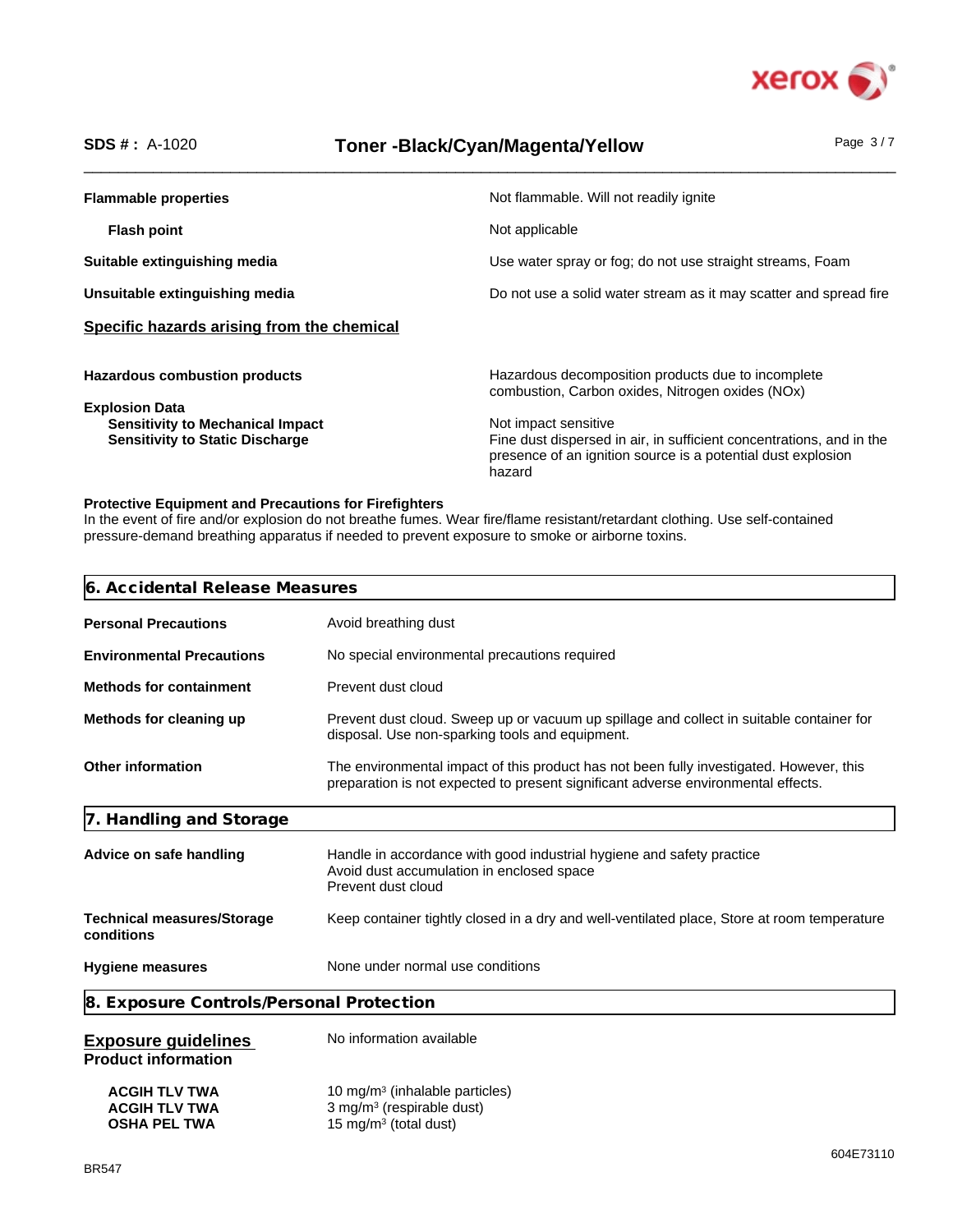

### **Toner -Black/Cyan/Magenta/Yellow**

 $\_$  ,  $\_$  ,  $\_$  ,  $\_$  ,  $\_$  ,  $\_$  ,  $\_$  ,  $\_$  ,  $\_$  ,  $\_$  ,  $\_$  ,  $\_$  ,  $\_$  ,  $\_$  ,  $\_$  ,  $\_$  ,  $\_$  ,  $\_$  ,  $\_$  ,  $\_$  ,  $\_$  ,  $\_$  ,  $\_$  ,  $\_$  ,  $\_$  ,  $\_$  ,  $\_$  ,  $\_$  ,  $\_$  ,  $\_$  ,  $\_$  ,  $\_$  ,  $\_$  ,  $\_$  ,  $\_$  ,  $\_$  ,  $\_$  ,

| <b>OSHA PEL TWA</b>         | 5 mg/m <sup>3</sup> (respirable dust)  |
|-----------------------------|----------------------------------------|
| <b>Xerox Exposure Limit</b> | $2.5 \text{ mg/m}^3$ (total dust)      |
| <b>Xerox Exposure Limit</b> | $0.4 \text{ mg/m}^3$ (respirable dust) |
| her information.            |                                        |

#### **Other information**

The results obtained from a Xerox sponsored Chronic Toner Inhalation Study demonstrated no lung changes in rats for the lowest (1 mg/m<sup>3</sup> ) exposure level (the level most relevant to potential human exposure). A very slight degree of fibrosis was noted in 25% of animals at the middle (4mg/m<sup>3</sup>) exposure level, while a slight degree of fibrosis was noted in all the animals at the highest (16 mg/m<sup>3</sup> ) exposure level. These findings are attributed to "lung overloading", a generic response to excessive amounts of any dust retained in the lungs for a prolonged period. This study was conducted using a special test toner to comply with an EPA testing protocol.

#### **Occupational Exposure Controls**

**Engineering measures** None under normal use conditions

#### **Personal Protective Equipment**

#### **Customer use / Cartridges and sealed bottles**

| <b>Respiratory protection</b> | No special protective equipment required |
|-------------------------------|------------------------------------------|
| <b>Eye/Face protection</b>    | No special protective equipment required |
| Skin and body protection      | No special protective equipment required |
| <b>Hand protection</b>        | No special protective equipment required |

#### **9. Physical and Chemical Properties**

| Appearance<br>Odor threshold<br>рH<br><b>Flash point</b> | Powder<br>Not applicable<br>Not applicable<br>Not applicable |                                             | Odor<br><b>Physical state</b><br>Color<br><b>Boiling</b><br>point/range | Faint<br>Solid<br>Black, Cyan, Magenta, Yellow<br>Not applicable $49 - 60$ °C<br>120 - 140 °F |  |  |
|----------------------------------------------------------|--------------------------------------------------------------|---------------------------------------------|-------------------------------------------------------------------------|-----------------------------------------------------------------------------------------------|--|--|
| <b>Autoignition</b><br>temperature                       | Not applicable                                               |                                             |                                                                         |                                                                                               |  |  |
| <b>Flammability Limits in Air</b>                        |                                                              | Not applicable                              |                                                                         |                                                                                               |  |  |
| <b>Explosive properties</b>                              |                                                              | source is a potential dust explosion hazard |                                                                         | Fine dust dispersed in air, in sufficient concentrations, and in the presence of an ignition  |  |  |
| Vapor pressure                                           |                                                              | Not applicable                              |                                                                         |                                                                                               |  |  |
| Vapor density                                            |                                                              | Not applicable                              |                                                                         |                                                                                               |  |  |
| <b>Water solubility</b>                                  |                                                              | Negligible                                  |                                                                         |                                                                                               |  |  |
| <b>Viscosity</b>                                         |                                                              | Not applicable                              |                                                                         |                                                                                               |  |  |
| <b>Partition coefficient</b>                             |                                                              | Not applicable                              |                                                                         |                                                                                               |  |  |
| <b>Evaporation rate</b>                                  |                                                              | Not applicable                              |                                                                         |                                                                                               |  |  |
| <b>Melting point/range</b>                               |                                                              | Not determined                              |                                                                         |                                                                                               |  |  |
| <b>Freezing point</b>                                    |                                                              | Not applicable                              |                                                                         |                                                                                               |  |  |
| <b>Decomposition temperature</b>                         |                                                              | Not determined                              |                                                                         |                                                                                               |  |  |
| <b>Specific gravity</b>                                  |                                                              | $\sim$ 1                                    |                                                                         |                                                                                               |  |  |
|                                                          |                                                              |                                             |                                                                         |                                                                                               |  |  |

**10. Stability and Reactivity**

Page 4 / 7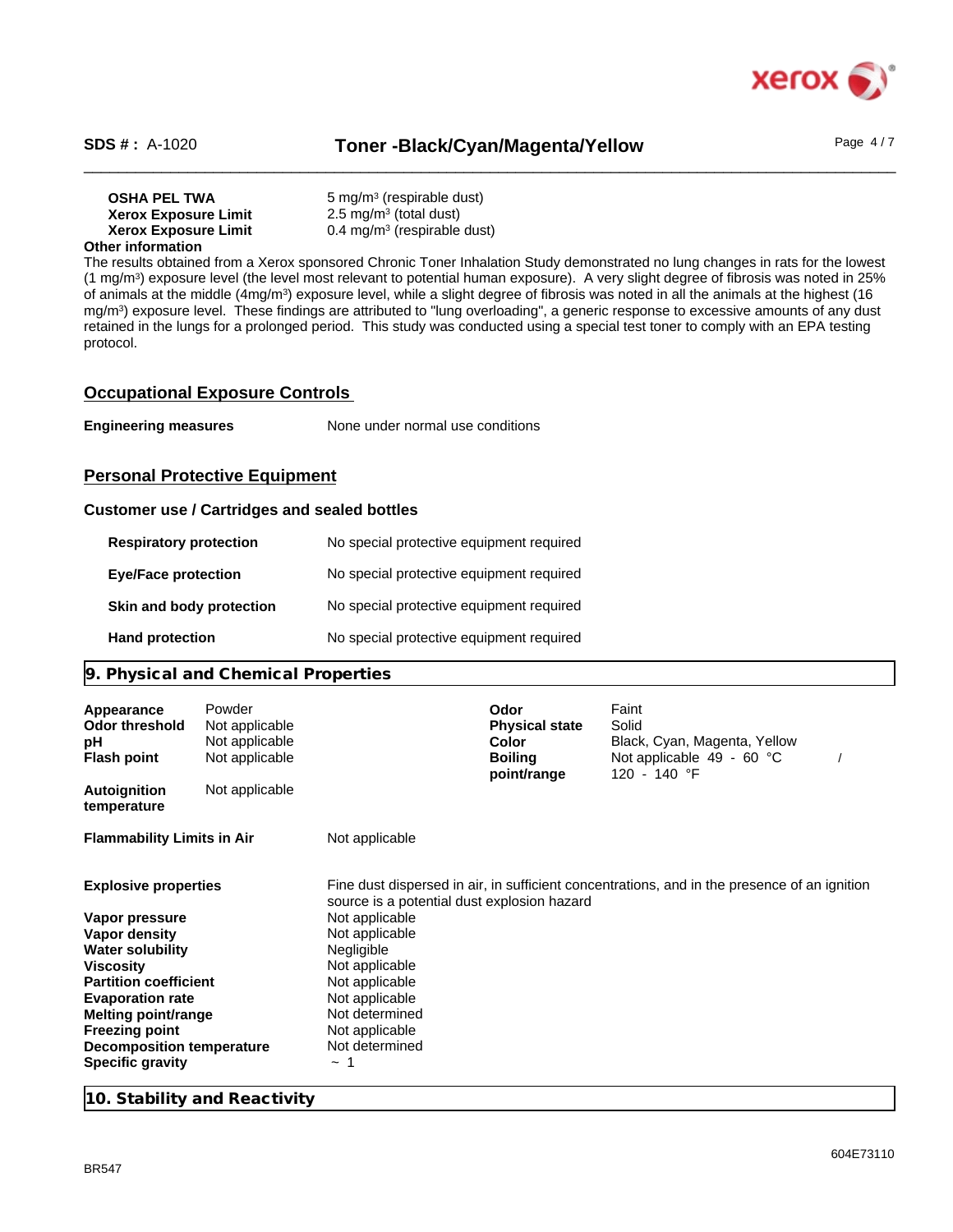

## **SDS # :** A-1020 **Toner -Black/Cyan/Magenta/Yellow**

 $\_$  ,  $\_$  ,  $\_$  ,  $\_$  ,  $\_$  ,  $\_$  ,  $\_$  ,  $\_$  ,  $\_$  ,  $\_$  ,  $\_$  ,  $\_$  ,  $\_$  ,  $\_$  ,  $\_$  ,  $\_$  ,  $\_$  ,  $\_$  ,  $\_$  ,  $\_$  ,  $\_$  ,  $\_$  ,  $\_$  ,  $\_$  ,  $\_$  ,  $\_$  ,  $\_$  ,  $\_$  ,  $\_$  ,  $\_$  ,  $\_$  ,  $\_$  ,  $\_$  ,  $\_$  ,  $\_$  ,  $\_$  ,  $\_$  ,

| <b>Reactivity</b>                                      | No dangerous reaction known under conditions of normal use                                                                                                      |  |
|--------------------------------------------------------|-----------------------------------------------------------------------------------------------------------------------------------------------------------------|--|
| <b>Stability</b>                                       | Stable under normal conditions                                                                                                                                  |  |
| Incompatible products                                  | None                                                                                                                                                            |  |
| <b>Conditions to Avoid</b>                             | Prevent dust cloud, Fine dust dispersed in air, in sufficient concentrations, and in the<br>presence of an ignition source is a potential dust explosion hazard |  |
| Hazardous Decomposition Products None under normal use |                                                                                                                                                                 |  |
| <b>Hazardous polymerization</b>                        | Hazardous polymerization does not occur                                                                                                                         |  |
| <b>Hazardous reactions</b>                             | None under normal processing                                                                                                                                    |  |
|                                                        |                                                                                                                                                                 |  |

**11. Toxicological Information**

The toxicity data noted below is based on the test results of similar reprographic materials.

### **Acute toxicity**

| <b>Product information</b> |                                                           |  |  |
|----------------------------|-----------------------------------------------------------|--|--|
| <b>Irritation</b>          | No skin irritation, No eye irritation<br>$> 5$ g/kg (rat) |  |  |
| LD50 Oral                  |                                                           |  |  |
| <b>LD50 Dermal</b>         | $> 5$ g/kg (rabbit)                                       |  |  |
| <b>LC50 Inhalation</b>     | $> 5$ mg/L (rat, 4 hr)                                    |  |  |
| Eyes                       | No known effect                                           |  |  |
| <b>Skin</b>                | No known effect                                           |  |  |
| <b>Inhalation</b>          | No known effect                                           |  |  |
| Ingestion                  | No known effect                                           |  |  |
|                            |                                                           |  |  |

#### **Chronic toxicity**

| <b>Product information</b>    |                                              |                                                                                      |            |  |  |  |
|-------------------------------|----------------------------------------------|--------------------------------------------------------------------------------------|------------|--|--|--|
| <b>Chronic effects</b>        | No known effects under normal use conditions |                                                                                      |            |  |  |  |
| <b>Main symptoms</b>          |                                              | <b>Overexposure may cause:</b> mild respiratory irritation similar to nuisance dust. |            |  |  |  |
| Aggravated medical conditions | None under normal use conditions             |                                                                                      |            |  |  |  |
| Carcinogenicity               | See "Other Information" in this section.     |                                                                                      |            |  |  |  |
| <b>Chemical Name</b>          |                                              | <b>IARC</b>                                                                          | <b>NTP</b> |  |  |  |

Carbon Black 2B Titanium dioxide 2B

#### **Other information**

The IARC (International Agency for Research on Cancer) has listed carbon black as "possibly carcinogenic to humans". The classification is based on studies evaluating pure, "free" carbon black. In contrast, toner is a formulation composed of specially prepared polymer and a small amount of carbon black (or other pigment). In the process of making toner, the small amount of carbon black becomes encapsulated within a matrix. Xerox has performed extensive testing of toner, including a chronic bioassay (test for potential carcinogenicity). Exposure to toner did not produce evidence of cancer in exposed animals. The results were submitted to regulatory agencies and published extensively.

The IARC (International Agency for Research on Cancer) has listed titanium dioxide as "possibly carcinogenic to humans". The classification is based on studies in rats using pure, unbound TiO2. Based on the review of available study results, when this product is used as intended, Xerox has concluded that the presence of titanium dioxide in this mixture does not present an increased risk of lung cancer or chronic respiratory disease.

**Other toxic effects Product information Sensitization** Mo sensitization responses were observed **Mutagenic effects** Not mutagenic in AMES Test **Target organ effects** None known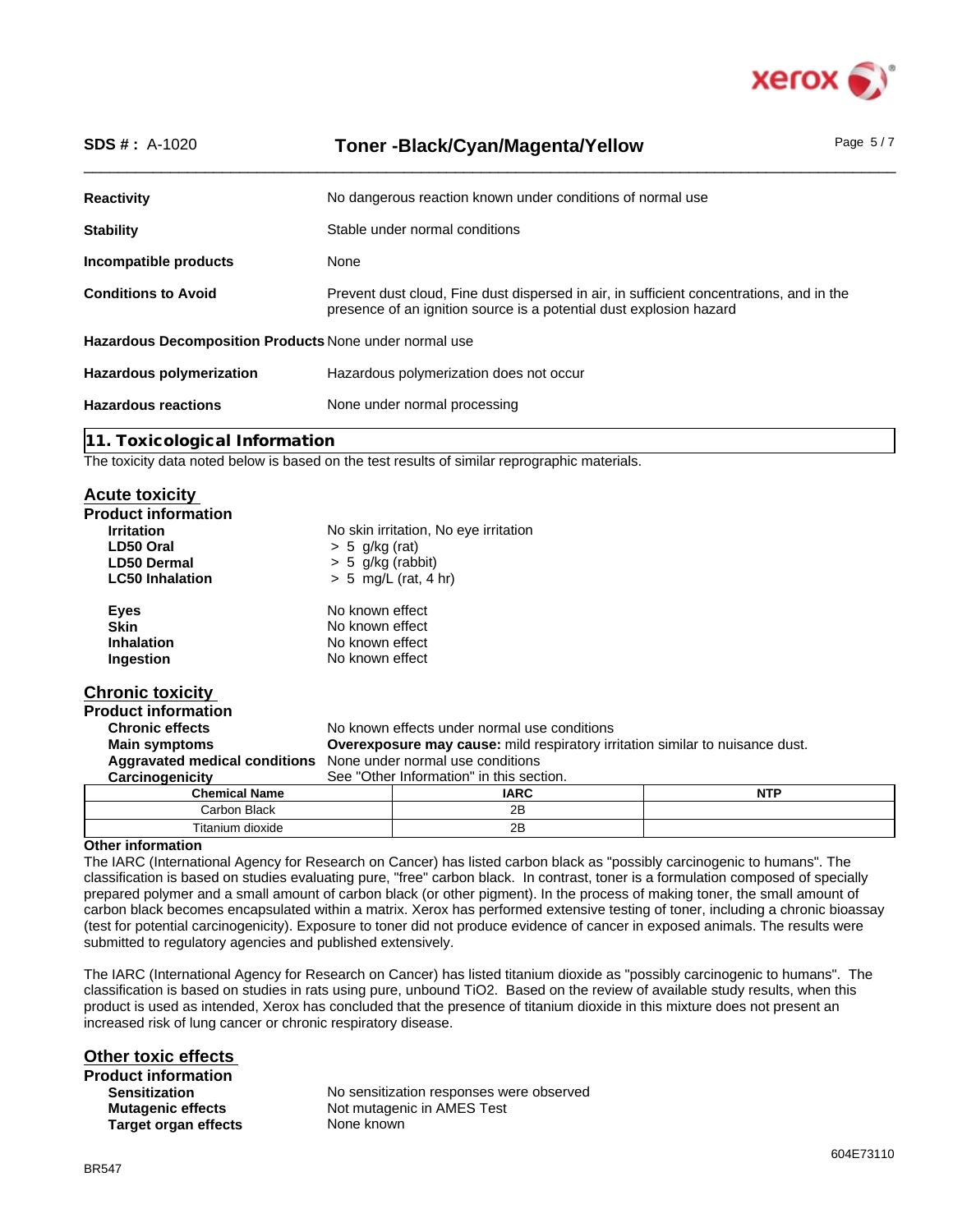

 $\_$  ,  $\_$  ,  $\_$  ,  $\_$  ,  $\_$  ,  $\_$  ,  $\_$  ,  $\_$  ,  $\_$  ,  $\_$  ,  $\_$  ,  $\_$  ,  $\_$  ,  $\_$  ,  $\_$  ,  $\_$  ,  $\_$  ,  $\_$  ,  $\_$  ,  $\_$  ,  $\_$  ,  $\_$  ,  $\_$  ,  $\_$  ,  $\_$  ,  $\_$  ,  $\_$  ,  $\_$  ,  $\_$  ,  $\_$  ,  $\_$  ,  $\_$  ,  $\_$  ,  $\_$  ,  $\_$  ,  $\_$  ,  $\_$  ,

| Other adverse effects    | None known     |
|--------------------------|----------------|
| <b>Aspiration Hazard</b> | Not applicable |

| 12. Ecological Information |  |  |
|----------------------------|--|--|
|----------------------------|--|--|

#### **Ecotoxicity**

The environmental impact of this product has not been fully investigated. However, this preparation is not expected to present significant adverse environmental effects.

| 13. Disposal Considerations   |                                                                                                                                                                                                                                                                                                                                                                                                                                                                                                                                 |  |
|-------------------------------|---------------------------------------------------------------------------------------------------------------------------------------------------------------------------------------------------------------------------------------------------------------------------------------------------------------------------------------------------------------------------------------------------------------------------------------------------------------------------------------------------------------------------------|--|
| <b>Waste Disposal Methods</b> | This material, as supplied, is not a hazardous waste according to Federal regulations (40)<br>CFR 261). This material could become a hazardous waste if it is mixed with or otherwise<br>comes in contact with a hazardous waste, if chemical additions are made to this material, or<br>if the material is processed or otherwise altered. Consult 40 CFR 261 to determine whether<br>the altered material is a hazardous waste. Consult the appropriate state, regional, or local<br>regulations for additional requirements. |  |
| Contaminated packaging        | Dispose of in accordance with local regulations.                                                                                                                                                                                                                                                                                                                                                                                                                                                                                |  |
| 14. Transport Information     |                                                                                                                                                                                                                                                                                                                                                                                                                                                                                                                                 |  |
| <b>NALA</b>                   | This material is not subject to requistion as a hazardous material for shipping                                                                                                                                                                                                                                                                                                                                                                                                                                                 |  |

**Note This material is not subject to regulation** as a hazardous material for shipping

| 15. Regulatory Information |  |
|----------------------------|--|
|                            |  |

#### **OSHA Regulatory Status**

This product is an article which contains a mixture / preparation in powder form. Safety information is given for exposure to the article as sold and used by the customer. Intended use of the product is not expected to result in exposure to the mixture / preparation based on the packaging and method of dispensing.

While this material is not considered hazardous by the OSHA hazard Communication Standard (29 CFR 1910.1200), this SDS contains valuable information for the safe handling and proper use of the product. This SDS should be retained and made available to employees and other users of this product.

#### **International Inventories**

| TSCA            | Complies |
|-----------------|----------|
| <b>DSL/NDSL</b> | Complies |

# **U.S. Federal Regulations**

**SARA 313** Section 313 of Title III of the Superfund Amendments and Reauthorization Act of 1986 (SARA). This product does not contain any chemicals which are subject to the reporting requirements of the Act and Title 40 of the Code of Federal Regulations, Part 372

#### **Clean Water Act**

This product is not regulated as a pollutant pursuant to the Clean Water Act (40 CFR 122.21 and 40 CFR 122.42).

**Clean Air Act, Section 112 Hazardous Air Pollutants (HAPs) (see 40 CFR 61)**

This product is not regulated as a hazardous air pollutant (HAPS) under Section 112 of the Clean Air Act Amendments of 1990. **CERCLA**

This material, as supplied, does not contain any substances regulated as hazardous substances under the Comprehensive Environmental Response Compensation and Liability Act (CERCLA) (40 CFR 302) or the Superfund Amendments and Reauthorization Act (SARA) (40 CFR 355). There may be specific reporting requirements at the local, regional, or state level pertaining to releases of this material